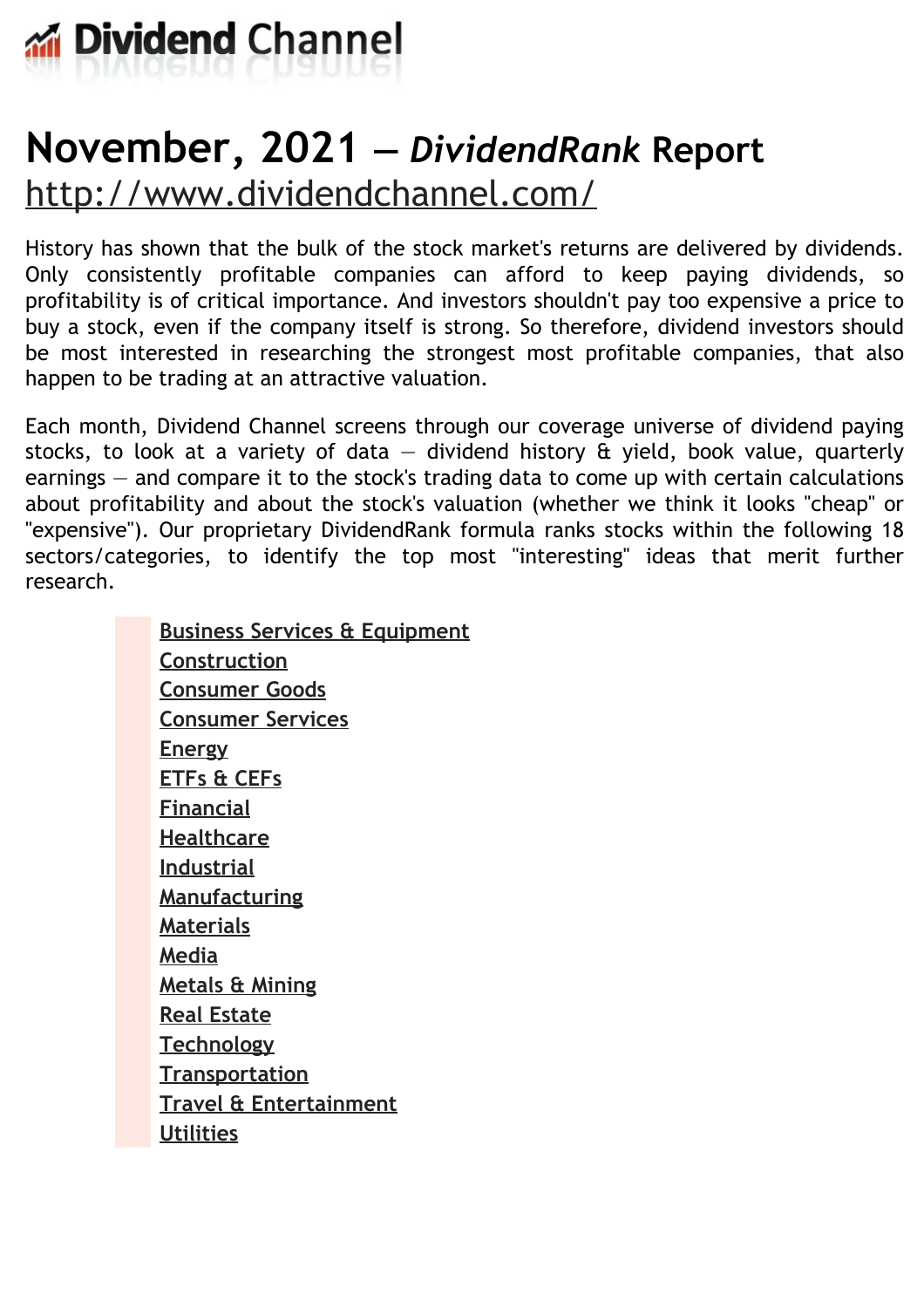### **BUSINESS SERVICES & EQUIPMENT**

| <b>DividendRank</b> | Symbol      |   |      | Dividend Recent Yield* |
|---------------------|-------------|---|------|------------------------|
| #1                  | <b>NEWT</b> | Q | 4.20 | 13.98%                 |
| #2                  | HHR         | А | 0.55 | 1.04%                  |
| #3                  | <b>CCAP</b> | Q | 1.64 | 8.16%                  |
| #4                  | TRTN        | Q | 2.60 | 4.18%                  |
| #5                  | <b>RMR</b>  | Q | 1.52 | 4.37%                  |
| #6                  | WU          | Q | 0.94 | 5.16%                  |
| #7                  | <b>HCSG</b> | Q | 0.84 | 4.38%                  |
| #8                  | <b>RGP</b>  | Q | 0.56 | 3.22%                  |
| #9                  | <b>PAYX</b> | Q | 2.64 | 2.14%                  |
| #10                 | <b>MGRC</b> |   | 1.74 | 2.41%                  |

•<br>"<sub>(updated 7 hours, 21 minutes ago) Yield calculations vary and may not be reliable nor comparable. Not all publicly<br>traded securities are ranked; data may be incorrect or out of date. Rankings are for informational purp</sub> *and do not constitute advice. Full [disclaimer](https://www.dividendchannel.com/disclaimer/)*

## **SPOTLIGHT ON: NEWT — 14.0% YIELD**



Newtek Business Services is an internally managed business development company that is a national non-bank lender that provides business and financial solutions under the Newtek® brand. Co.'s products and services include: business lending including U.S. Small Business Administration 7(a) loans, 504 loans and conventional loans, electronic payment processing, managed technology solutions (cloud computing), technology consulting, eCommerce, accounts receivable and inventory financing, personal and commercial lines insurance services, web services, data backup, storage and retrieval, and payroll and benefits solutions to small-and-medium sized business accounts nationwide.

NEWT is a **BDC** — view NEWT BDC*[Investor](https://www.bdcinvestor.com/newt/)* Profile.

| <b>CONSTRUCTION</b> |             |   |      |                                    |  |
|---------------------|-------------|---|------|------------------------------------|--|
| DividendRank        | Symbol      |   |      | Dividend Recent Yield <sup>®</sup> |  |
| #1                  | <b>MDC</b>  | Q | 2.00 | 4.08%                              |  |
| #2                  | KBH         | Q | 0.60 | 1.49%                              |  |
| #3                  | LEN         | Q | 1.00 | 1.00%                              |  |
| #4                  | <b>PHM</b>  | Q | 0.56 | 1.16%                              |  |
| #5                  | <b>TOL</b>  | Q | 0.68 | 1.13%                              |  |
| #6                  | CCS         | Q | 0.60 | 0.89%                              |  |
| #7                  | AGX         | Q | 1.00 | 2.42%                              |  |
| #8                  | <b>GVA</b>  | Q | 0.52 | 1.40%                              |  |
| #9                  | <b>HEES</b> | Q | 1.10 | 2.44%                              |  |
| #10                 | <b>PRIM</b> | Q | 0.24 | 0.89%                              |  |

*\** ated 7 hours, 21 minutes ago) Yield calculations vary and may not be reliable nor comparable. Not all publicly traded securities are ranked; data may be incorrect or out of date. Rankings are for informational purposes only *and do not constitute advice. Full [disclaimer](https://www.dividendchannel.com/disclaimer/)*



M.D.C. Holdings is engaged in the homebuilding and financial services. Co.'s homebuilding operations consist of its subsidiaries that purchase finished lots or develop lots to the extent necessary for the construction and sale of single-family detached homes to first-time and first-time move-up homebuyers. Co.'s financial services operations include: HomeAmerican Mortgage Corporation, which originates mortgage loans for its homebuyers; and Allegiant Insurance Company, Inc., A Risk Retention Group, which provides insurance coverage to its homebuilding subsidiaries on homes that have been delivered and various of its subcontractors for completed work on those delivered homes.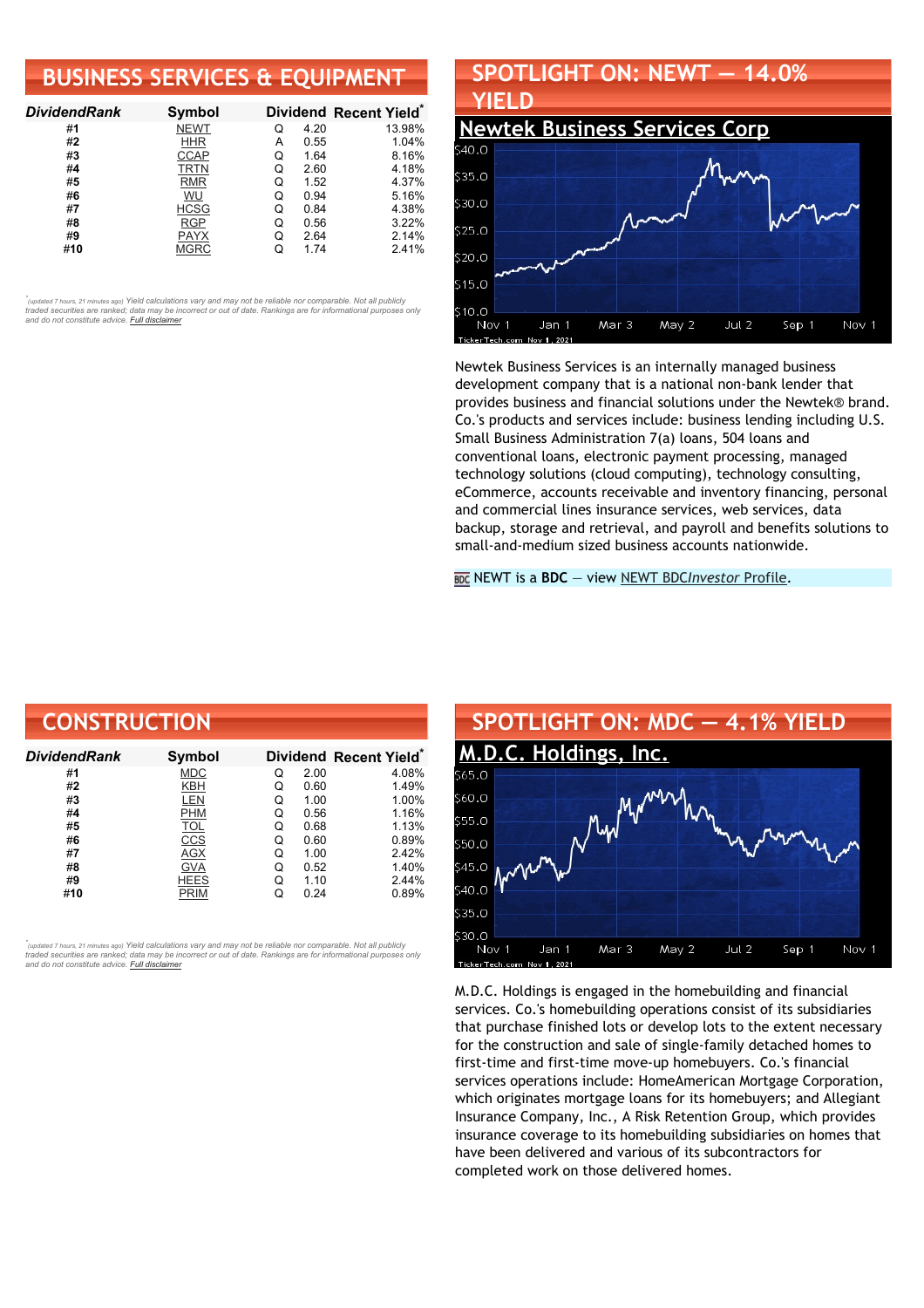### **CONSUMER GOODS**

| <b>DividendRank</b> | <b>Symbol</b> |   |      | Dividend Recent Yield* |
|---------------------|---------------|---|------|------------------------|
| #1                  | <b>DVD</b>    | S | 0.08 | 3.54%                  |
| #2                  | BTI           | Q | 2.98 | 8.55%                  |
| #3                  | <b>HVT</b>    | Q | 1.00 | 3.48%                  |
| #4                  | <b>BGFV</b>   | Q | 1.00 | 4.14%                  |
| #5                  | <b>UVV</b>    | Q | 3.12 | 6.64%                  |
| #6                  | BKE           | O | 1.32 | 3.17%                  |
| #7                  | <b>BWMX</b>   | Q | 1.88 | 6.90%                  |
| #8                  | CODI          | Q | 1.44 | 4.82%                  |
| #9                  | ACCO          | Q | 0.30 | 3.63%                  |
| #10                 | WHR           |   | 5.60 | 2.66%                  |

•<br>"<sub>(updated 7 hours, 21 minutes ago) Yield calculations vary and may not be reliable nor comparable. Not all publicly<br>traded securities are ranked; data may be incorrect or out of date. Rankings are for informational purp</sub> *and do not constitute advice. Full [disclaimer](https://www.dividendchannel.com/disclaimer/)*

### **SPOTLIGHT ON: DVD — 3.5% YIELD**



Dover Motorsports is a holding company. Co. is engaged as a marketer and promoter of motorsports entertainment. Through its subsidiaries, Co. owns and operates Dover International Speedway® in Dover, DE and Nashville Superspeedway® near Nashville, TN. Co. is engaged in the following sources: television and radio broadcasts of its events; ticket sales; sponsorship payments; suite rentals; hospitality tent rentals and catering; concessions and vendor commissions for the right to sell concessions and souvenirs at its facilities; expo space rentals; and track and facility rentals and other event-related activities.

| <b>CONSUMER SERVICES</b> |             |   |      |                        |  |  |
|--------------------------|-------------|---|------|------------------------|--|--|
| DividendRank             | Symbol      |   |      | Dividend Recent Yield* |  |  |
| #1                       | <b>GHC</b>  | O | 6.04 | 1.03%                  |  |  |
| #2                       | <b>HRB</b>  | Q | 1.08 | 4.68%                  |  |  |
| #3                       | SCI         | Q | 0.92 | 1.34%                  |  |  |
| #4                       | <b>STRA</b> | Q | 2.40 | 3.52%                  |  |  |
| #5                       | <b>MNRO</b> | Q | 1.04 | 1.68%                  |  |  |
| #6                       | CSV         | Q | 0.45 | 0.87%                  |  |  |

,<br>"<sub>(updated 7 hours, 21 minutes ago) Yield calculations vary and may not be reliable nor comparable. Not all publicly<br>traded securities are ranked; data may be incorrect or out of date. Rankings are for informational purp</sub> *and do not constitute advice. Full [disclaimer](https://www.dividendchannel.com/disclaimer/)*



Graham Holdings is an education and media company, whose operations include educational services; television broadcasting; online, print and local TV news; home health and hospice care; and manufacturing. Co.'s subsidiary, Kaplan, Inc. provides educational services, both domestically and outside the United States. Co.'s media operations comprise of the ownership and operation of television broadcasting, plus Slate and Foreign Policy magazines; and Pinna, an ad-free audio streaming service for children. Co. also owns, among other, automotive dealerships, restaurants, a cybersecurity training company, a marketing solutions provider, and a customer data and analytics software company.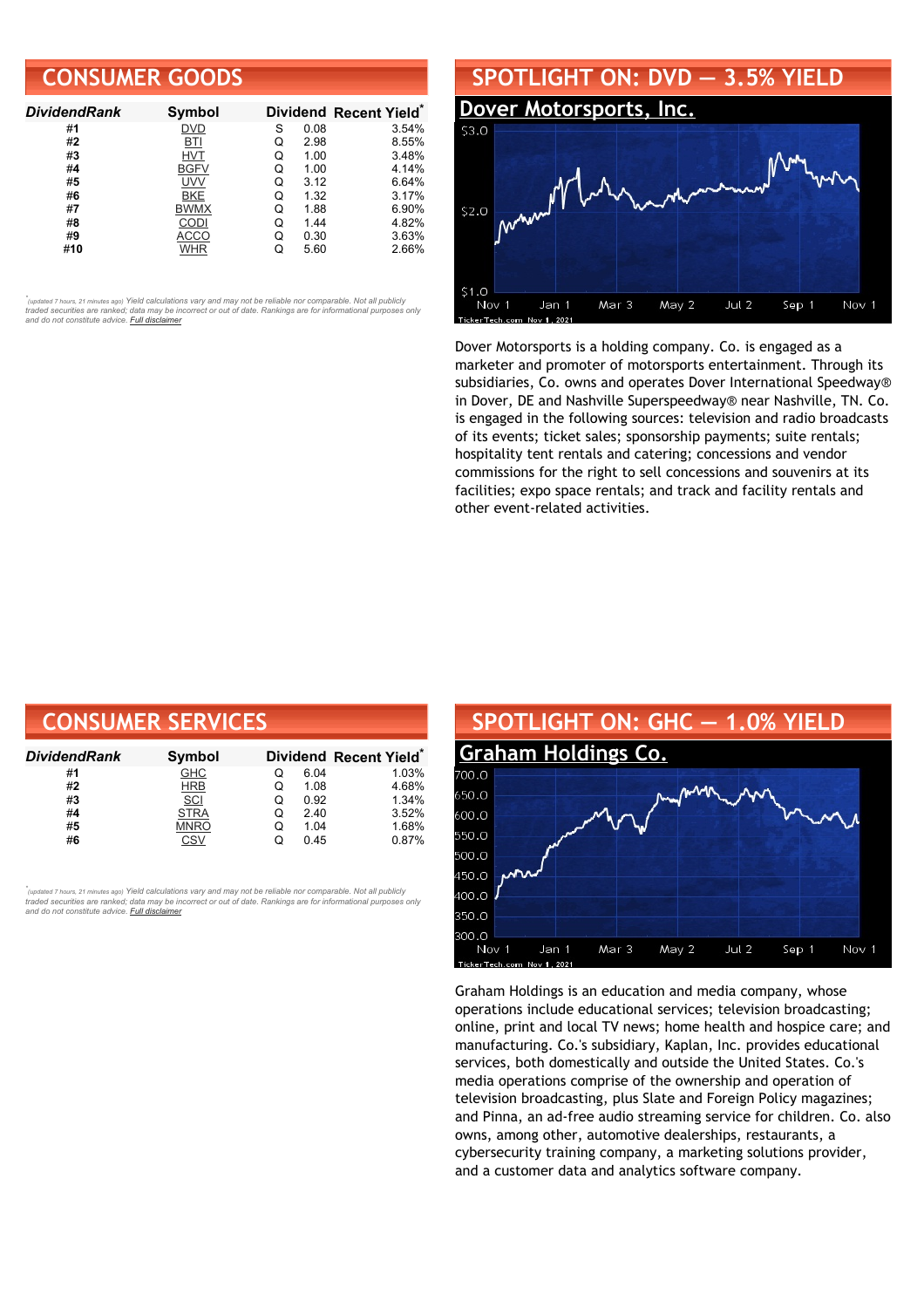| <b>ENERGY</b>       |             |   |      |                        |
|---------------------|-------------|---|------|------------------------|
| <b>DividendRank</b> | Symbol      |   |      | Dividend Recent Yield* |
| #1                  | <b>KNOP</b> | Q | 2.08 | 11.40%                 |
| #2                  | PRT         | м | 0.64 | 9.26%                  |
| #3                  | PBR         | A | 0.61 | 6.24%                  |
| #4                  | <b>MPC</b>  | Q | 2.32 | 3.52%                  |
| #5                  | <b>GLP</b>  | Q | 2.30 | 9.85%                  |
| #6                  | <b>PBA</b>  | м | 2.52 | 7.62%                  |
| #7                  | <b>FLNG</b> | Q | 1.60 | 7.87%                  |
| #8                  | TRP         | Q | 3.48 | 6.43%                  |
| #9                  | <b>ENB</b>  | Q | 2.67 | 6.38%                  |
| #10                 | CEQP        |   | 2.50 | 8.58%                  |



KNOT Offshore Partners is a limited partnership formed to own, operate and acquire shuttle tankers under long-term charters, which Co. defines as charters of five years or more.

| <b>ETFS &amp; CEFS</b> |               |   |      |                        |
|------------------------|---------------|---|------|------------------------|
| <b>DividendRank</b>    | <b>Symbol</b> |   |      | Dividend Recent Yield* |
| #1                     | OPP           | М | 1.90 | 12.80%                 |
| #2                     | <b>RIV</b>    | м | 2.04 | 11.92%                 |
| #3                     | <b>WTMF</b>   | A | 5.21 | 14.36%                 |
| #4                     | <u>GLQ</u>    | М | 1.61 | 10.54%                 |
| #5                     | <b>DPG</b>    | Q | 1.40 | 9.82%                  |
| #6                     | <b>RA</b>     | М | 2.39 | 10.88%                 |
| #7                     | <b>BGIO</b>   | М | 0.60 | 12.88%                 |
| #8                     | <b>IHD</b>    | Q | 0.72 | 9.94%                  |
| #9                     | <b>GLO</b>    | М | 1.30 | 10.14%                 |
| #10                    | FCA           | Q | 3.64 | 12.70%                 |

้<sub>(updated 7 hours, 21 minutes ago) Yield calculations vary and may not be reliable nor comparable. Not all publicly<br>traded securities are ranked; data may be incorrect or out of date. Rankings are for informational purpo</sub>



RiverNorth/DoubleLine Strategic Opportunity is an investment company with an investment objective to seek current income and overall total return. The Fund seeks to achieve its investment objective by allocating its Managed Assets among two principal strategies; under normal market conditions, the Fund may allocate between 10% and 35% of its Managed Assets to the Tactical Closed-End Fund Income Strategy and 65% to 90% of its Managed Assets to the Opportunistic Income Strategy.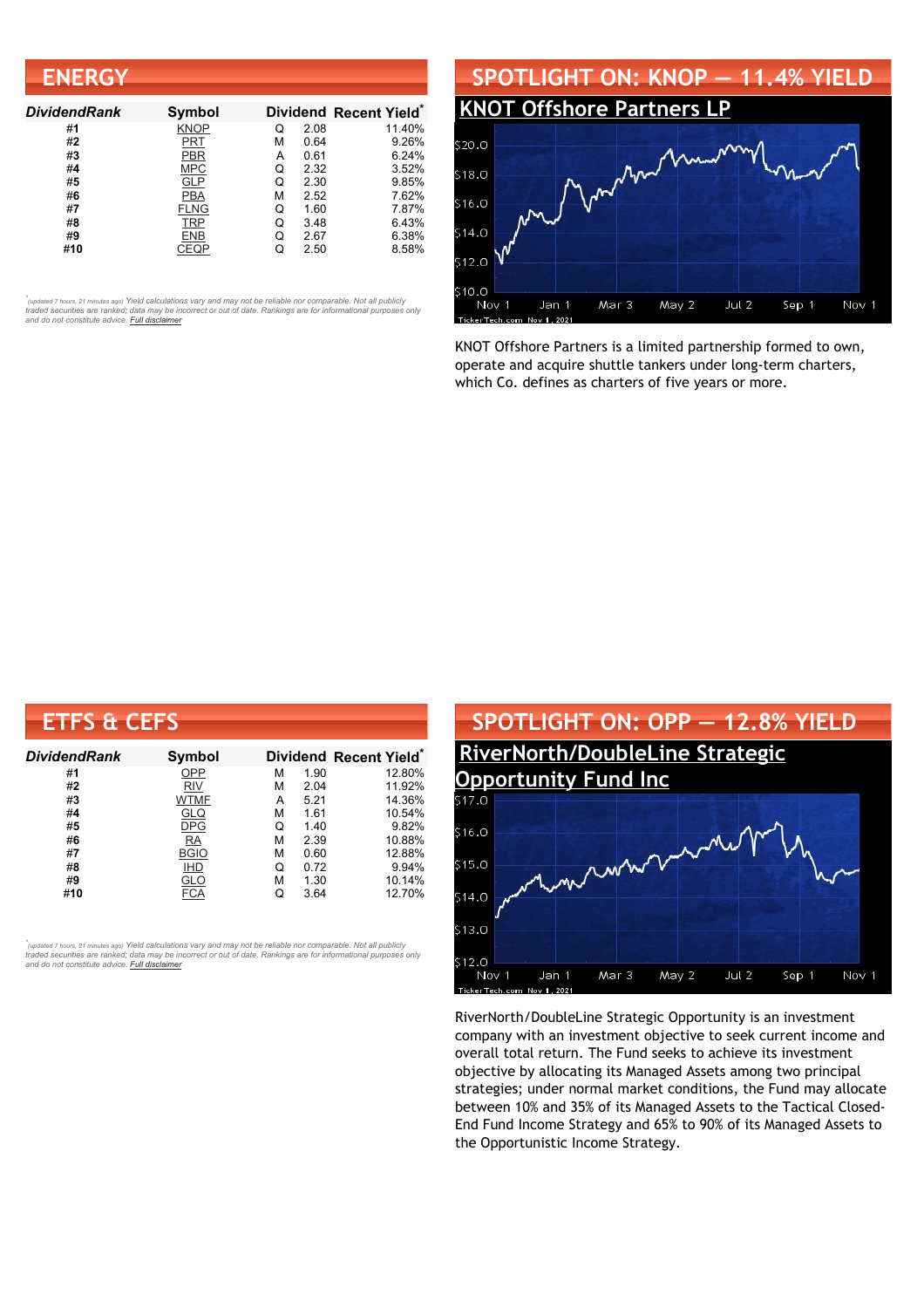### **FINANCIAL**

| <b>DividendRank</b> | Symbol      |   |      | Dividend Recent Yield* |
|---------------------|-------------|---|------|------------------------|
| #1                  | <b>SSSS</b> | А | 2.25 | 15.69%                 |
| #2                  | <b>MFC</b>  | Q | 1.12 | 5.75%                  |
| #3                  | OCCI        | Q | 2.20 | 16.18%                 |
| #4                  | MET         | Q | 1.92 | 3.06%                  |
| #5                  | <b>GSBD</b> | Q | 1.80 | 9.49%                  |
| #6                  | <b>PSEC</b> | м | 0.72 | 8.79%                  |
| #7                  | <b>FRAF</b> | Q | 1.28 | 3.94%                  |
| #8                  | CIT         | Q | 1.40 | 2.83%                  |
| #9                  | <b>SCM</b>  | м | 1.12 | 8.05%                  |
| #10                 | TECTP       |   | 0.90 | 8.48%                  |

•<br>"<sub>(updated 7 hours, 21 minutes ago) Yield calculations vary and may not be reliable nor comparable. Not all publicly<br>traded securities are ranked; data may be incorrect or out of date. Rankings are for informational purp</sub> *and do not constitute advice. Full [disclaimer](https://www.dividendchannel.com/disclaimer/)*

#### **SPOTLIGHT ON: SSSS — 15.7% YIELD SuRo [Capital](http://www.dividendchannel.com/symbol/ssss/) Corp** \$16.0  $$15.0$  $514.0$  $5130$ \$12.0  $$11.0$ \$10.0 \$9.0 \$8.0 \$7.0 Jan 1 Mar 3 May 2  $Jul<sub>2</sub>$ Sep 1 Nov 1 Nov<sub>1</sub> 202

SuRo Capital is an internally-managed, non-diversified closed-end management investment company. Co.'s investment objective is to maximize its portfolio's total return, principally by seeking capital gains on its equity and equity-related investments.

| <b>HEALTHCARE</b>   |             |   |      |                                    |  |  |
|---------------------|-------------|---|------|------------------------------------|--|--|
| <b>DividendRank</b> | Symbol      |   |      | Dividend Recent Yield <sup>®</sup> |  |  |
| #1                  | <b>GRFS</b> | S | 0.91 | 6.94%                              |  |  |
| #2                  | PFE         | Q | 1.56 | 3.57%                              |  |  |
| #3                  | <b>NHC</b>  | Q | 2.08 | 2.97%                              |  |  |
| #4                  | SNY         | А | 1.93 | 3.82%                              |  |  |
| #5                  | <b>FMS</b>  | А | 0.82 | 2.47%                              |  |  |
| #6                  | <b>GSK</b>  | Q | 2.09 | 4.95%                              |  |  |
| #7                  | GILD        | Q | 2.84 | 4.38%                              |  |  |
| #8                  | <b>ABBV</b> | Q | 5.64 | 4.92%                              |  |  |
| #9                  | JNJ         | Q | 4.24 | 2.60%                              |  |  |
| #10                 | ELAT        | Q | 2.50 | 4.93%                              |  |  |

้<sub>(updated 7 hours, 21 minutes ago) Yield calculations vary and may not be reliable nor comparable. Not all publicly<br>traded securities are ranked; data may be incorrect or out of date. Rankings are for informational purpo</sub>



Grifols is engaged in developing, manufacturing and distributing a range of biological medicines on plasma derived proteins. Co. organizes its business into five divisions: Bioscience, which includes activities relating to the manufacture of plasma derivatives for therapeutic use; Diagnostic, which focuses on researching, developing, manufacturing and marketing in vitro diagnostics products; Hospital, which manufactures products used by hospitals, as well as parenteral solutions and enteral nutritional fluids; Bio Supplies, which is primarily involved in biological products for nontherapeutic use; and Others, which is primarily involved in manufacturing services to third party companies.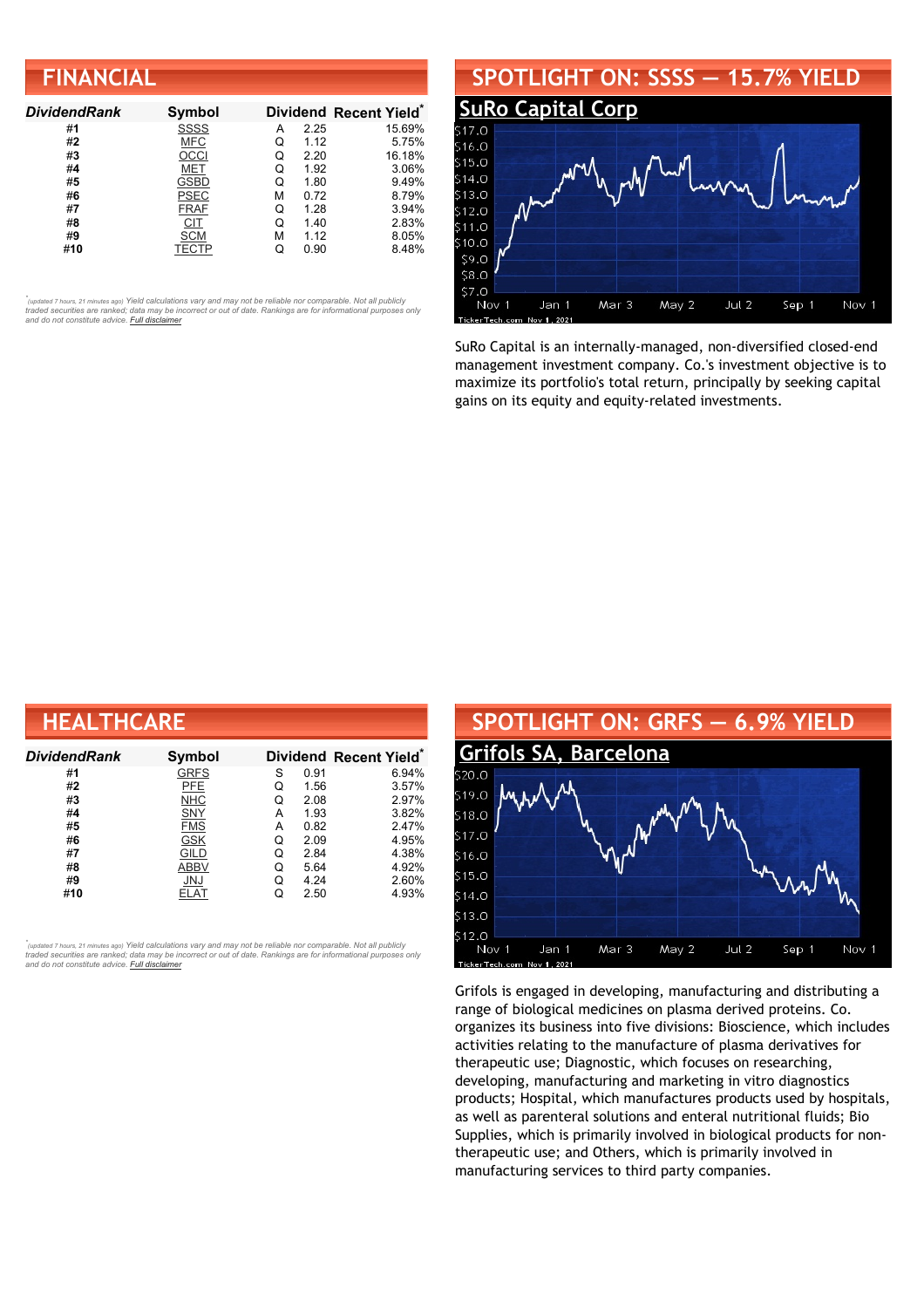| <b>INDUSTRIAL</b>   |                  |   |      |                                    |  |  |
|---------------------|------------------|---|------|------------------------------------|--|--|
| <b>DividendRank</b> | Symbol           |   |      | Dividend Recent Yield <sup>*</sup> |  |  |
| #1                  | <b>LYB</b>       | Q | 4.52 | 4.87%                              |  |  |
| #2                  | WLKP             | Q | 1.89 | 7.33%                              |  |  |
| #3                  | <b>CPAC</b>      | А | 0.32 | 5.18%                              |  |  |
| #4                  | $rac{BCC}{FE}$   | Q | 0.48 | 0.85%                              |  |  |
| #5                  |                  | Q | 0.24 | 3.40%                              |  |  |
| #6                  | <b>KRO</b>       | Q | 0.72 | 5.53%                              |  |  |
| #7                  | <b>WSO</b>       | Q | 7.80 | 2.69%                              |  |  |
| #8                  |                  | Q | 0.42 | 5.53%                              |  |  |
| #9                  | $\frac{SOI}{CC}$ | Q | 1.00 | 3.57%                              |  |  |
| #10                 |                  | Q | 2.72 | 1.68%                              |  |  |



LyondellBasell Industries is a chemical company. Co.'s chemicals businesses consist of processing plants that convert liquid and gaseous hydrocarbon feedstocks into plastic resins and other chemicals, and used by its customers to manufacture a range of products including food packaging, home furnishings, automotive components, paints and coatings. Co.'s refining business consists of its Houston refinery, which processes crude oil into products such as gasoline, diesel and jet fuel. Co.'s reportable segments include: Olefins and Polyolefins - Americas; Olefins and Polyolefins - Europe, Asia, International; Intermediates and Derivatives; Advanced Polymer Solutions; Refining; and Technology.

| <b>MANUFACTURING</b> |             |   |      |                                    |  |  |
|----------------------|-------------|---|------|------------------------------------|--|--|
| DividendRank         | Symbol      |   |      | Dividend Recent Yield <sup>®</sup> |  |  |
| #1                   | <b>ETD</b>  | Q | 1.00 | 4.31%                              |  |  |
| #2                   | BSET        | Q | 0.56 | 3.32%                              |  |  |
| #3                   | <b>SMP</b>  | Q | 1.00 | 2.09%                              |  |  |
| #4                   | <b>HOFT</b> | Q | 0.72 | 2.86%                              |  |  |
| #5                   | THO         | Q | 1.72 | 1.69%                              |  |  |
| #6                   | <b>OXM</b>  | Q | 1.68 | 1.81%                              |  |  |
| #7                   | <b>CMI</b>  | Q | 5.80 | 2.42%                              |  |  |
| #8                   | OSK         | Q | 1.48 | 1.38%                              |  |  |
| #9                   | LCII        | Q | 3.60 | 2.58%                              |  |  |
| #10                  | KTB         | Q | 1.84 | 3.47%                              |  |  |

*\** ated 7 hours, 21 minutes ago) Yield calculations vary and may not be reliable nor comparable. Not all publicly traded securities are ranked; data may be incorrect or out of date. Rankings are for informational purposes only *and do not constitute advice. Full [disclaimer](https://www.dividendchannel.com/disclaimer/)*



Ethan Allen Interiors, through its wholly-owned subsidiary, Ethan Allen Global, Inc., and Ethan Allen Global, Inc.'s subsidiaries, is an interior design company, manufacturer and retailer in the home furnishings marketplace. Co. aligns its business into two reportable segments: retail, which sells home furnishings and accents to clients through a network of Co.-operated design centers; and wholesale, which is principally involved in the development of the Ethan Allen brand and encompasses all aspects of design, manufacturing, sourcing, marketing, sale and distribution of Co.'s range of home furnishings and accents. Co.'s product line includes case goods, upholstery and home accents.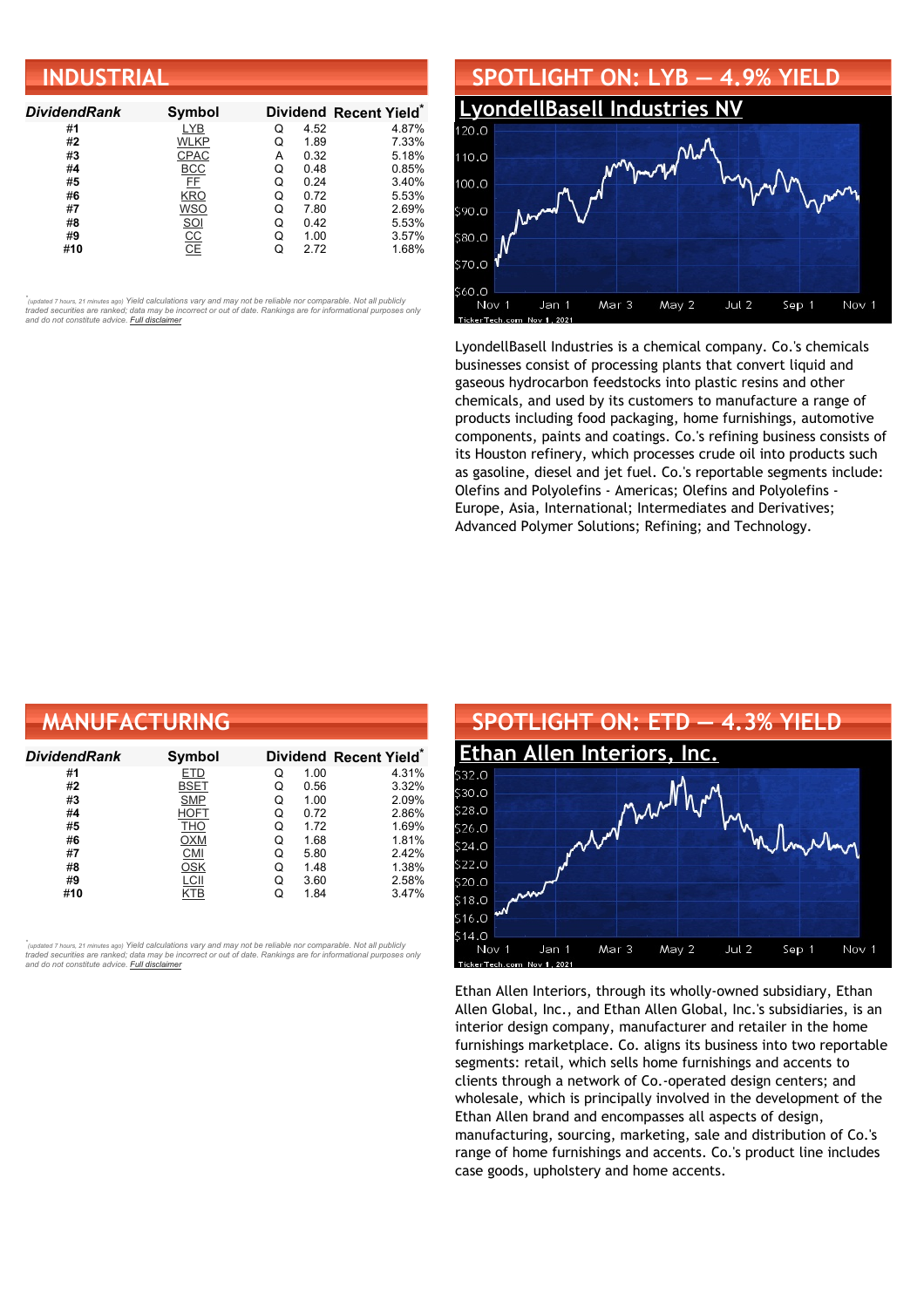| <b>MATERIALS</b>    |             |   |      |                        |  |  |
|---------------------|-------------|---|------|------------------------|--|--|
| <b>DividendRank</b> | Symbol      |   |      | Dividend Recent Yield* |  |  |
| #1                  | <b>ALCO</b> | Q | 2.00 | 5.62%                  |  |  |
| #2                  | WFG         | Q | 1.00 | 1.25%                  |  |  |
| #3                  | <b>LND</b>  | А | 0.49 | 9.92%                  |  |  |
| #4                  | <b>DOW</b>  | Q | 2.80 | 5.00%                  |  |  |
| #5                  | <b>DSWL</b> | S | 0.20 | 5.04%                  |  |  |
| #6                  | PKG         | Q | 4.00 | 2.91%                  |  |  |
| #7                  | <b>UAN</b>  | Q | 6.88 | 8.70%                  |  |  |
| #8                  | <b>EVA</b>  | Q | 3.26 | 4.87%                  |  |  |
| #9                  | <b>GEF</b>  | Q | 1.84 | 2.84%                  |  |  |
| #10                 | ICL         | Q | 0.68 | 7.82%                  |  |  |

#### **SPOTLIGHT ON: ALCO — 5.6% YIELD [Alico,](http://www.dividendchannel.com/symbol/alco/) Inc.** \$37.0 535.0 css u \$31.0  $29.0$  $\overline{2}$  $\epsilon$ Mar 3 May 2 Jul 2 Sep 1 Nov 1 Nov Jan 1

Alico is a holding company. Through its subsidiaries, Co. operates as an agribusiness and land management company. Co. has two business segments: Alico Citrus, which owns and manages citrus land in DeSoto, Polk, Collier, Hendry, Charlotte, Highlands, and Hardee Counties in the State of Florida and engages in the cultivation of citrus trees to produce citrus for delivery to the fresh and processed citrus markets; and Land Management and Other Operations, which owns and manages land in Collier, Glades, and Hendry Counties and is engaged in land leasing for recreational and grazing purposes, conservation, and mining activities.

| MEDIA        |              |   |      |                        |
|--------------|--------------|---|------|------------------------|
| DividendRank | Symbol       |   |      | Dividend Recent Yield* |
| #1           | <b>VIAC</b>  | Q | 0.96 | 2.65%                  |
| #2           | <b>EDUC</b>  | Q | 0.40 | 4.09%                  |
| #3           | <b>DALN</b>  | Q | 0.64 | 9.22%                  |
| #4           | <b>NXST</b>  | Q | 2.80 | 1.87%                  |
| #5           | <b>SJR</b>   | М | 1.19 | 4.11%                  |
| #6           | <b>OMC</b>   | Q | 2.80 | 4.11%                  |
| #7           | ARC          | Q | 0.08 | 2.64%                  |
| #8           | <b>CMCSA</b> | Q | 1.00 | 1.94%                  |
| #9           | <b>IPG</b>   | Q | 1.08 | 2.95%                  |
| #10          | VALU         | Q | 0.88 | 2.55%                  |

*\** ated 7 hours, 21 minutes ago) Yield calculations vary and may not be reliable nor comparable. Not all publicly traded securities are ranked; data may be incorrect or out of date. Rankings are for informational purposes only *and do not constitute advice. Full [disclaimer](https://www.dividendchannel.com/disclaimer/)*



ViacomCBS is a media and entertainment company. Co.'s portfolio includes CBS, SHOWTIME, Paramount Pictures, Nickelodeon, MTV, Comedy Central, BET, Smithsonian Channel, CBS All Access and Pluto TV, among others. In addition to providing streaming services and digital video products, Co. provides capabilities in production, distribution and advertising solutions. Co.'s TV Entertainment segment operates the CBS Television Network and its domestic broadcast network. Co.'s Cable Networks segment operates a portfolio of streaming services. Co.'s Filmed Entertainment segment operates Paramount Pictures, Paramount Players, Paramount Animation and Paramount Television Studios.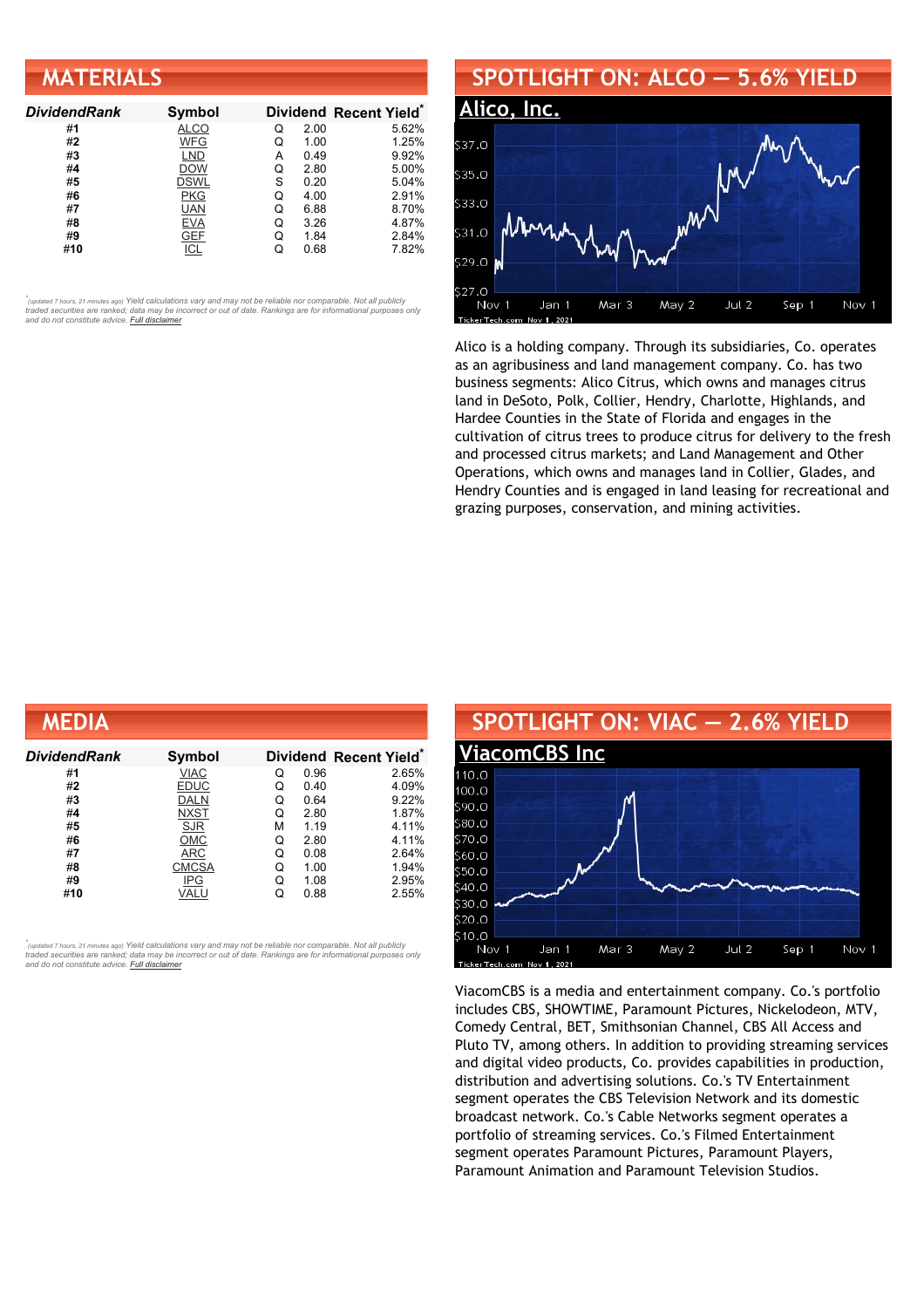### **METALS & MINING**

| <b>DividendRank</b> | Symbol      |   |      | Dividend Recent Yield* |
|---------------------|-------------|---|------|------------------------|
| #1                  | <b>SID</b>  | S | 0.49 | 12.01%                 |
| #2                  | <b>RIO</b>  | S | 7.52 | 11.89%                 |
| #3                  | <b>SCCO</b> | Q | 4.00 | 6.67%                  |
| #4                  | <b>WOR</b>  | Q | 1.12 | 2.06%                  |
| #5                  | <b>RS</b>   | Q | 2.75 | 1.88%                  |
| #6                  | DRD         | S | 0.53 | 5.88%                  |
| #7                  | <b>NEM</b>  | Q | 2.20 | 4.07%                  |
| #8                  | <b>NRP</b>  | Q | 1.80 | 5.77%                  |
| #9                  | CMCL        | Q | 0.56 | 4.52%                  |
| #10                 | AEM         |   | 1.40 | 2.64%                  |

•<br>"<sub>(updated 7 hours, 21 minutes ago) Yield calculations vary and may not be reliable nor comparable. Not all publicly<br>traded securities are ranked; data may be incorrect or out of date. Rankings are for informational purp</sub> *and do not constitute advice. Full [disclaimer](https://www.dividendchannel.com/disclaimer/)*



Companhia Siderurgica Nacional is a steel producer in Brazil and Latin America. Co. operates throughout the entire steel production chain, from the mining of iron ore to the production and sale of a range of steel products. Co. divides its business into five segments: steel, which produces carbon steel; mining, which sells its iron ore products mainly in Asia, Europe and Brazil; cement, which is comprised of a cement plant in Volta Redonda, in the state of Rio de Janeiro, and in Arcos, in the state of Minas Gerais; logistics, which comprises railway and port facilities; and energy, which is comprised of generation plants.

| <b>REAL ESTATE</b> |             |   |      |                                    |  |  |
|--------------------|-------------|---|------|------------------------------------|--|--|
| DividendRank       | Symbol      |   |      | Dividend Recent Yield <sup>®</sup> |  |  |
| #1                 | <b>EFC</b>  | М | 1.80 | 9.90%                              |  |  |
| #2                 | <b>PMT</b>  | Q | 1.88 | 9.33%                              |  |  |
| #3                 | <b>LFT</b>  | Q | 0.36 | $9.00\%$                           |  |  |
| #4                 | <b>EARN</b> | М | 1.20 | 9.88%                              |  |  |
| #5                 | RC          | Q | 1.68 | 10.86%                             |  |  |
| #6                 | <b>NYMT</b> | Q | 0.40 | 9.11%                              |  |  |
| #7                 | <b>KREF</b> | Q | 1.72 | 7.92%                              |  |  |
| #8                 | ACRE        | Q | 1.40 | 8.96%                              |  |  |
| #9                 | ABR         | Q | 1.44 | 7.16%                              |  |  |
| #10                | SACH        | Q | 0.48 | 8.30%                              |  |  |

*\** ated 7 hours, 21 minutes ago) Yield calculations vary and may not be reliable nor comparable. Not all publicly traded securities are ranked; data may be incorrect or out of date. Rankings are for informational purposes only *and do not constitute advice. Full [disclaimer](https://www.dividendchannel.com/disclaimer/)*



Ellington Financial acquires and manages mortgage-related, consumer-related, corporate-related, and other financial assets. Co.'s targeted asset classes include investments in the U.S. and Europe (as applicable) in the following categories: residential mortgage-backed securities, for which the principal and interest payments are guaranteed by a U.S. government agency or a U.S. government-sponsored entity; commercial mortgage-backed securities, commercial mortgage loans, and other commercial real estate debt; consumer loans and asset-backed securities (ABS), including ABS backed by consumer loans; mortgage-related and non-mortgage-related derivatives; and other investments.

**Preferred:** [EFC.PRA](https://www.preferredstockchannel.com/symbol/efc.pra/)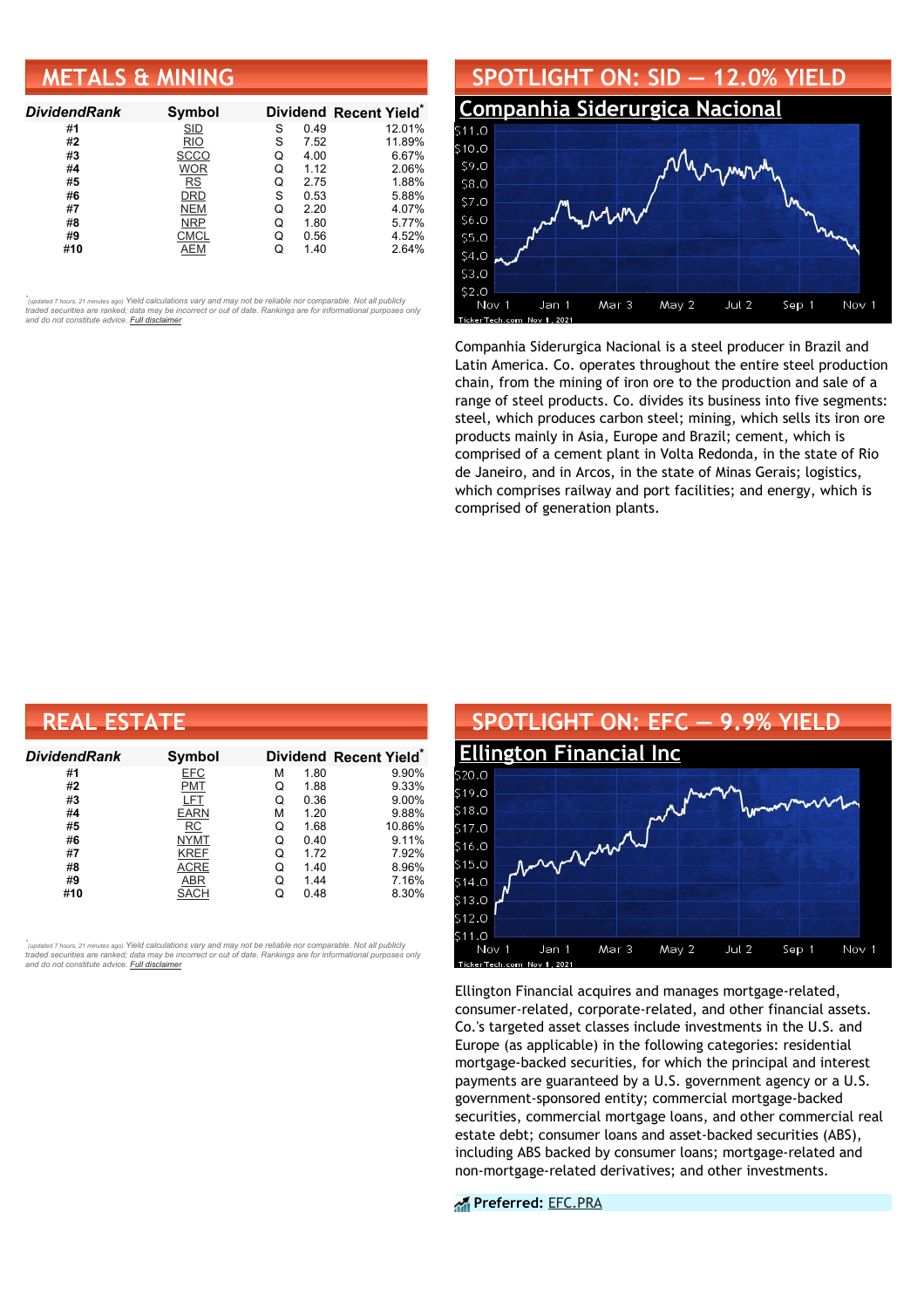| <b>TECHNOLOGY</b>   |              |   |      |                                    |  |
|---------------------|--------------|---|------|------------------------------------|--|
| <b>DividendRank</b> | Symbol       |   |      | Dividend Recent Yield <sup>®</sup> |  |
| #1                  | NL           | Q | 0.24 | 4.16%                              |  |
| #2                  | <b>TAIT</b>  | Q | 0.18 | 4.44%                              |  |
| #3                  | <b>XRX</b>   | Q | 1.00 | 5.62%                              |  |
| #4                  | <b>TSM</b>   | Q | 1.98 | 1.74%                              |  |
| #5                  | <b>IMOS</b>  | А | 1.58 | 4.75%                              |  |
| #6                  | <b>INTC</b>  | Q | 1.39 | 2.84%                              |  |
| #7                  | <b>BELFB</b> | Q | 0.28 | 2.01%                              |  |
| #8                  | <b>MNDO</b>  | А | 0.26 | 7.81%                              |  |
| #9                  | <b>GLW</b>   | Q | 0.96 | 2.70%                              |  |
| #10                 | <b>TXN</b>   | Q | 4.60 | 2.45%                              |  |

### **SPOTLIGHT ON: NL — 4.2% YIELD**



NL Industries is a holding company. Co. operates in the component products industry through its majority-owned subsidiary, CompX International Inc. (CompX). Co. operates in the chemicals industry through its noncontrolling interest in Kronos Worldwide, Inc. (Kronos). Through CompX, Co. manufactures mechanical and electrical cabinet locks and other locking mechanisms used in a variety of applications including ignition systems, mailboxes, file cabinets, desk drawers, tool storage cabinets, electronic circuit panels, storage compartments, and gas station security. Kronos is a producer and marketer of titanium dioxide pigments, a base industrial product used in a range of applications.

| <b>TRANSPORTATION</b> |                         |   |       |                        |  |  |
|-----------------------|-------------------------|---|-------|------------------------|--|--|
| DividendRank          | Symbol                  |   |       | Dividend Recent Yield* |  |  |
| #1                    | PANL                    | Q | 0.14  | 3.10%                  |  |  |
| #2                    | <b>SBLK</b>             | Q | 2.80  | 13.53%                 |  |  |
| #3                    | <b>CMRE</b>             | Q | 0.46  | 3.43%                  |  |  |
| #4                    | GOGL                    | Q | 2.00  | 21.98%                 |  |  |
| #5                    | <b>ULH</b>              | Q | 0.42  | 1.99%                  |  |  |
| #6                    | <b>PAC</b>              | Q | 15.28 | 12.10%                 |  |  |
| #7                    | <b>DAC</b>              | Q | 2.00  | 2.68%                  |  |  |
| #8                    | $\overline{\mathbf{R}}$ | Q | 2.32  | 2.73%                  |  |  |
| #9                    | <b>NMM</b>              | Q | 0.20  | 0.67%                  |  |  |
| #10                   | <b>SNDR</b>             | Q | 0.28  | 1.12%                  |  |  |

*\** ated 7 hours, 21 minutes ago) Yield calculations vary and may not be reliable nor comparable. Not all publicly traded securities are ranked; data may be incorrect or out of date. Rankings are for informational purposes only *and do not constitute advice. Full [disclaimer](https://www.dividendchannel.com/disclaimer/)*



Pangaea Logistics Solutions is a holding company. Through its subsidiaries, Co. provides seaborne drybulk logistics and transportation services. Co. services a base of industrial customers who require the transportation of a variety of drybulk cargoes, including grains, coal, iron ore, pig iron, hot briquetted iron, bauxite, alumina, cement clinker, dolomite and limestone. Co.'s set of services and activities include cargo loading, cargo discharge, vessel chartering, voyage planning, and vessel technical management. Co. provides logistics and transportation services to clients utilizing an ocean-going fleet of motor vessels in the Handymax, Supramax, Ultramax and Panamax segments.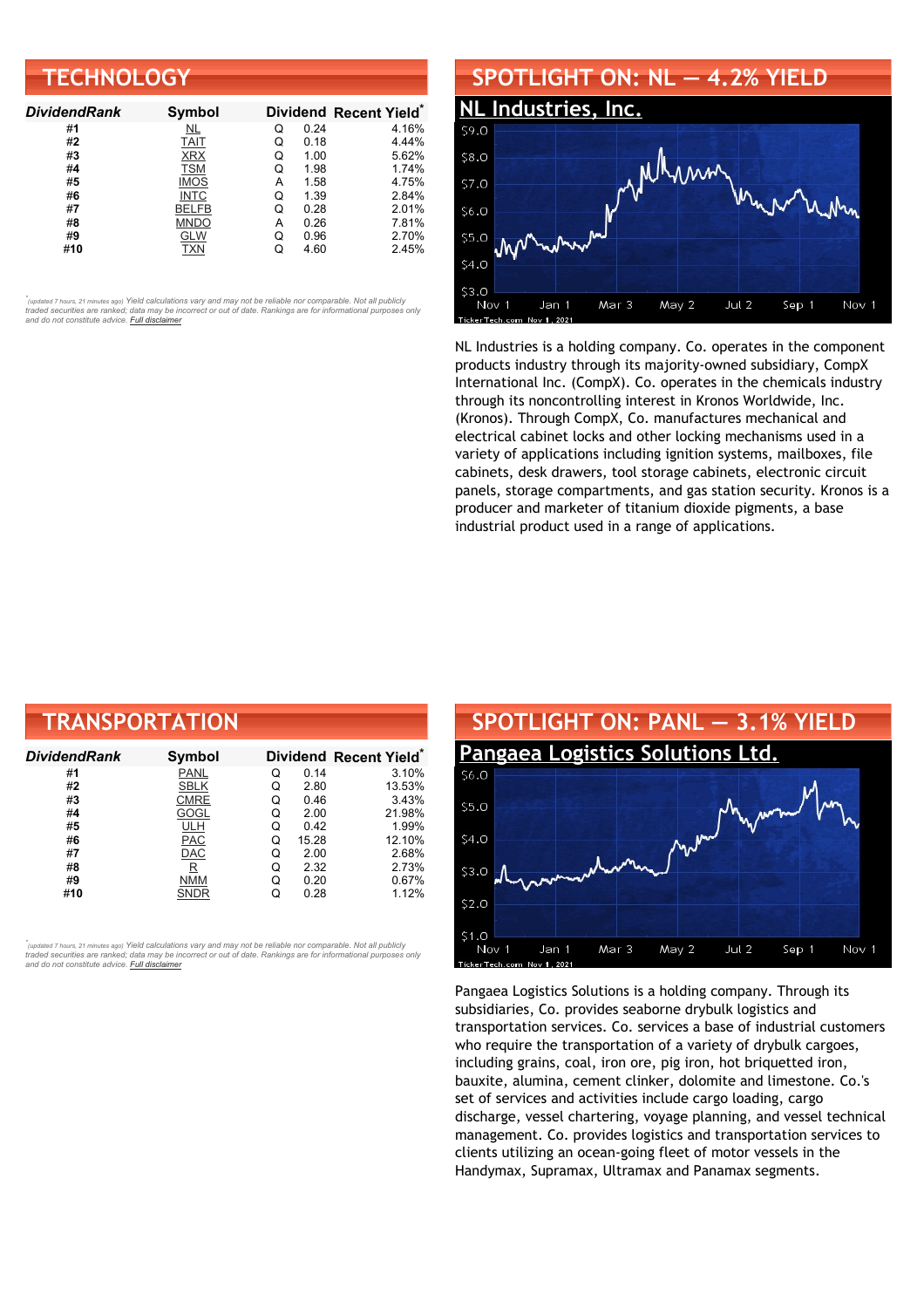### **TRAVEL & ENTERTAINMENT**

| <b>DividendRank</b> | Symbol      |   |      | Dividend Recent Yield* |
|---------------------|-------------|---|------|------------------------|
| #1                  | QSR         | Q | 2.12 | 3.74%                  |
| #2                  | DRI         | Q | 4.40 | 3.05%                  |
| #3                  | <b>WEN</b>  | Q | 0.48 | 2.15%                  |
| #4                  | <b>TXRH</b> | Q | 1.60 | 1.80%                  |
| #5                  | <b>CBRL</b> | Q | 5.20 | 3.90%                  |
| #6                  | <b>TACO</b> | Q | 0.16 | 1.92%                  |
| #7                  | <b>WWE</b>  | Q | 0.48 | 0.79%                  |
| #8                  | <b>CHDN</b> | А | 0.67 | 0.29%                  |
| #9                  | <b>RICK</b> | Q | 0.16 | 0.24%                  |
| #10                 | YUMC        |   | 0.48 | 0.84%                  |

•<br>"<sub>(updated 7 hours, 21 minutes ago) Yield calculations vary and may not be reliable nor comparable. Not all publicly<br>traded securities are ranked; data may be incorrect or out of date. Rankings are for informational purp</sub> *and do not constitute advice. Full [disclaimer](https://www.dividendchannel.com/disclaimer/)*



Restaurant Brands International is a holding company. Through its subsidiaries, Co. is engaged as a quick service restaurant (QSR) company with approximately 27,000 restaurants in more than 100 countries and U.S. territories as of Dec. 31, 2020. Co.'s Tim Hortons®, Burger King® and Popeyes® brands have similar franchise business models with complementary daypart mixes and product platforms.

| UTILITIES           |             |   |      |                        |  |  |
|---------------------|-------------|---|------|------------------------|--|--|
| <b>DividendRank</b> | Symbol      |   |      | Dividend Recent Yield* |  |  |
| #1                  | <b>ERIC</b> | S | 0.23 | 2.12%                  |  |  |
| #2                  | MBT         | Q | 1.16 | 12.64%                 |  |  |
| #3                  | <b>ORAN</b> | S | 1.19 | 10.91%                 |  |  |
| #4                  | <b>TKC</b>  | S | 0.22 | 5.54%                  |  |  |
| #5                  | <b>TEF</b>  | S | 0.47 | 10.80%                 |  |  |
| #6                  | <b>KEN</b>  | A | 1.86 | 4.65%                  |  |  |
| #7                  | VIA         | Q | 0.72 | 6.50%                  |  |  |
| #8                  | <b>DCUE</b> | Q | 7.25 | 7.24%                  |  |  |
| #9                  | OGE         | Q | 1.64 | 4.81%                  |  |  |
| #10                 | AQN         | Q | 0.68 | 4.73%                  |  |  |

,<br>"<sub>(updated 7 hours, 21 minutes ago) Yield calculations vary and may not be reliable nor comparable. Not all publicly<br>traded securities are ranked; data may be incorrect or out of date. Rankings are for informational purp</sub> *and do not constitute advice. Full [disclaimer](https://www.dividendchannel.com/disclaimer/)*



Ericsson provides communications technology and services. Co.'s portfolio spans Networks, which supports various radio-access technologies and provides hardware, software and related services for both radio access and transport end-to-end; Digital Services, which provides solutions consisting of software, services and hardware in the areas of business support systems, operational support systems, cloud communication, cloud core, and cloud infrastructure; Managed Services, which provides networks and IT managed services, network design and optimization, and application development and maintenance to operators.